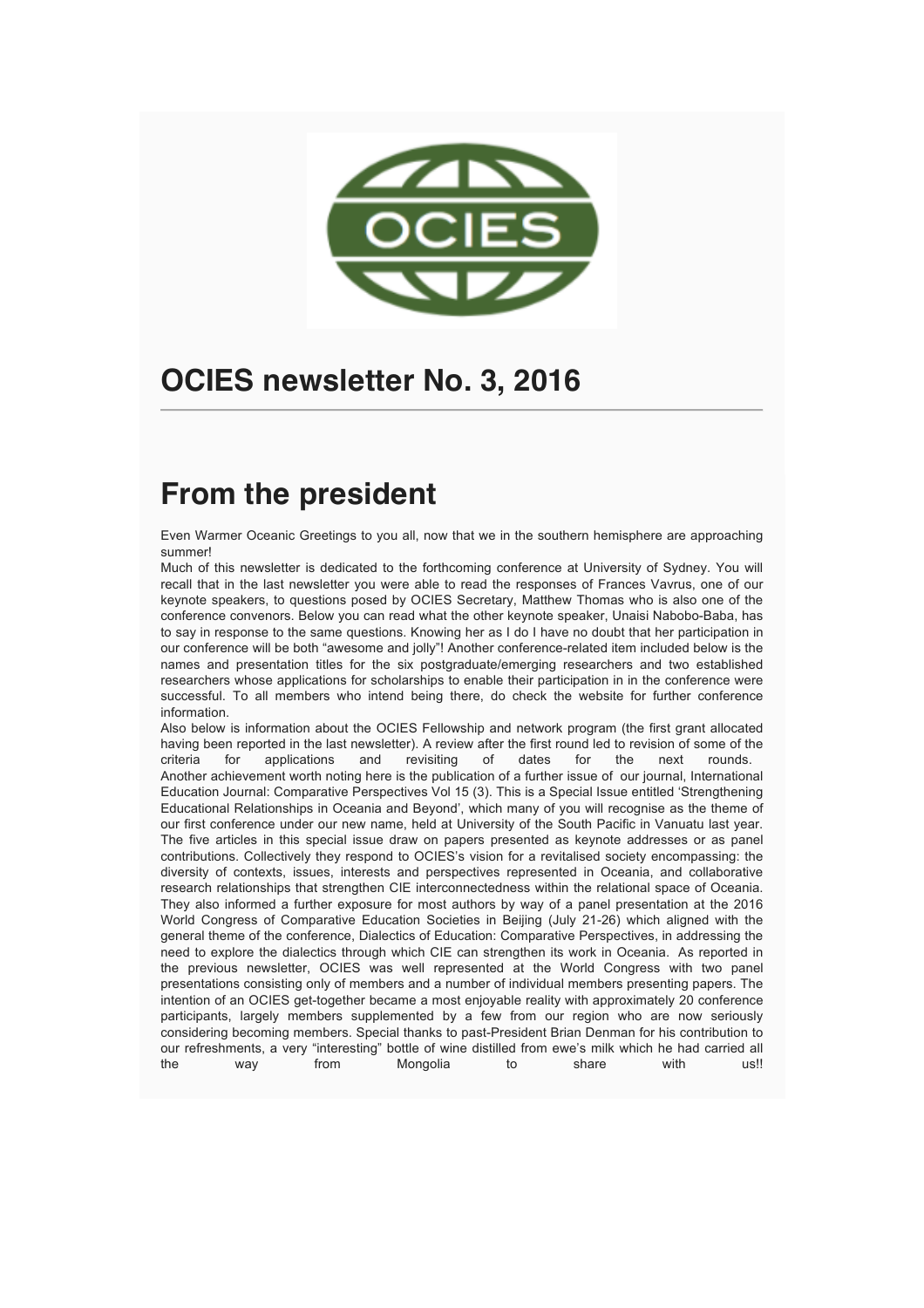

A further OCIES networking activity occurred when Treasurer Rebecca Spratt and I recently were in Noumea. We felt very privileged to be hosted for a very pleasant and productive day by colleagues from the Faculty of Education, Universite de la Nouvelle-Caledonie. We are very happy to report that three of them are OCIES members and will be joining us in Sydney.

# **WCCES update**

As indicated in the previous report, associated events during the World Congress included World Council Executive Committee meetings (the OCIES President is one of the 40+ members of the EC) at which the three lead positions of the WC - President, Secretary General and Treasurer – were decided for the next three years. The President and Secretary General positions were both contested and those who won the vote (from the 39 Executive Committee members who voted) were both quite strongly supported. The treasurer position was not contested. The new President is N'Dri T. Assié-Lumumba, Professor of Africana Studies at Cornell University, previously president of CIES and WC Bureau Member-at-Large. The Secretary General position has been filled by Lauren Ila Misiaszek, Associate Professor in the Institute of International and Comparative Education, Beijing Normal University Kaniskka Bedi, President of the Indian Ocean Comparative Education Society (IOCES), was confirmed as the control of the control of the control of the control of the control of the control of the control of th Also voted for and decided by vote of the World Council Executive Committee members was the location of the next World Congress in 2019. The two contenders were Dubai, UAE, and Cancun, Mexico. The latter won by a very narrow margin. As a first time participant in a World Council Executive Committee meeting I found it interesting but disturbing. The tensions evident over the time I have been an EC member, and previously as reported by others, were very much at the fore during the approximately 14 hours of meetings held during the World Congress. Since then three European-based societies (NOCIES, CESE, SIIVE-DGfE) have withdrawn their membership in protest at the unresolved tensions of the past three years. How OCIES responds to the current situation will be an agenda item for the AGM to be held during the Sydney conference.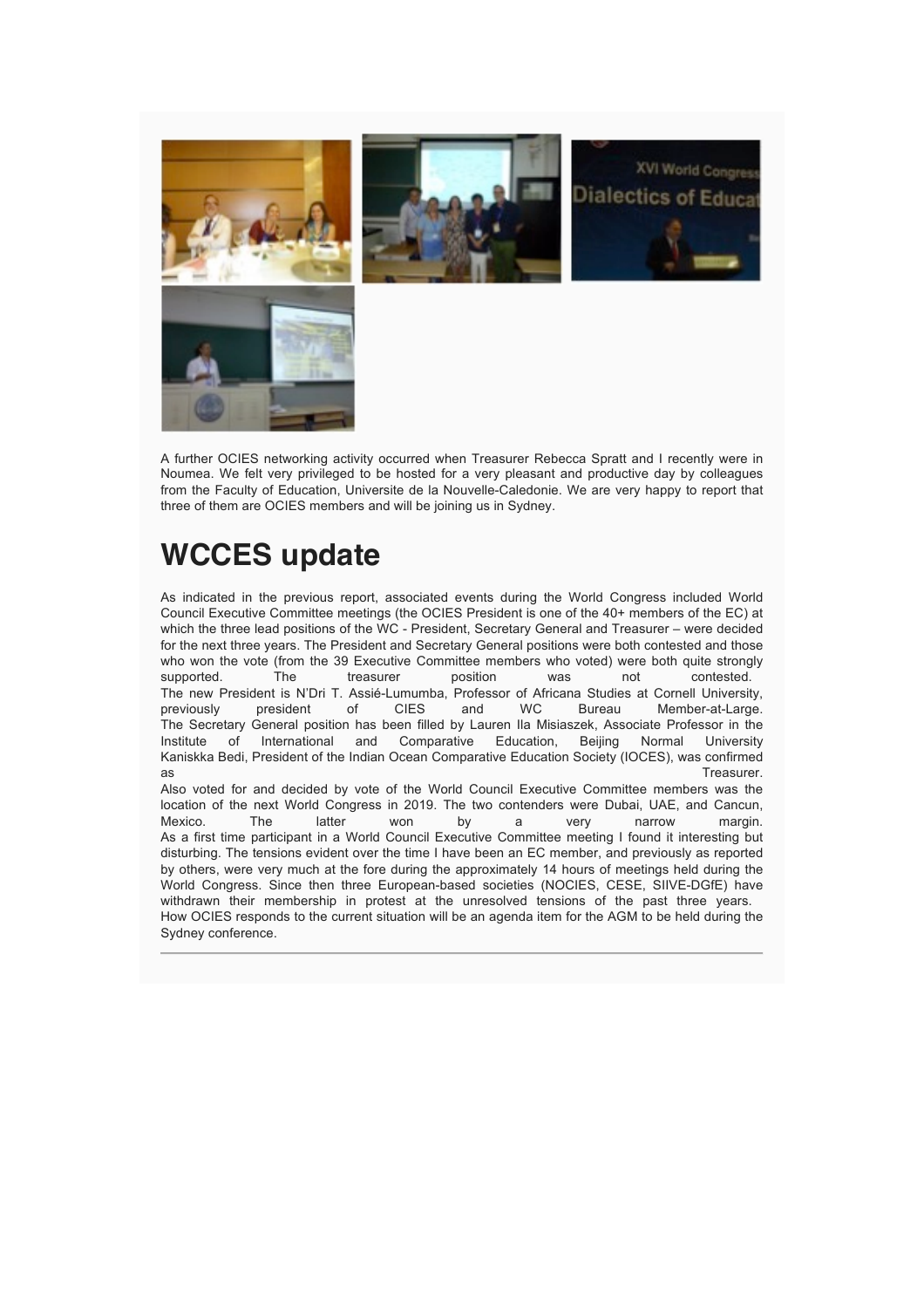# **2016 OCIES Conference, Sydney**

We asked some questions of Dr Unaisi Nabobo-Baba, a keynote speaker at the conference.



Dr Unaisi Nabobo-Baba Professor of Education, University of Guam, **Northern** Pacific

*1) Tell us about your recent teaching, research, or practitioner work and why you're excited about it.*

**2016 Books/Teaching and Summer School**

One of the gaps we have in the curriculum in the Northern Pacific that we may have to continue to address is the documentation of heritages, indigenous and tribal stories in order to produce culturally responsive school materials and pedagogy. This is much in the same vein as the design, vision, policy and practice that has informed the work of the Rethinking Pacific Initiative in Pacific Education (RPEIP) - (largely a Southern Pacific Initiative) as well as the Funds of Knowledge Research (Gonzalez, Moll & Amanti,(2005).

So in the last 5 years working between Pohnpei and Yap in the Summer schools, I have tried to get teachers to collect heritage stories and make curriculum resources out of these –exciting work –where teachers research their heritage stories and utilize these in terms of different ideas and pathways to infuse and enhance classroom learning.

Teaching in the region is so stimulating. The University of Guam commits to its regional neighbours even though it is a national institution. The College of Micronesia (COM) has campuses in all its 4 states: Kosrae, Yap, Chuuk and Pohnpei and its main national Campus is in Palikir in Pohnpei. The Summer school allows the University of Guam-Com students (in their 4th year at COM) to complete their Bachelor degrees while being in the region much in the same vein the University of the South Pacific does in its regional campuses…Students of Com and the faculty are some of the best one can work with…it is an opportunity at closing "some gaps"-and for me it is an opportunity in addressing my own "gap of professional /contextual knowledge" as faculty operating out of Guam and serving similar populations here (migrant Micronesian from Guam's Northern Pacific island neighbours).



Dr Dean Ollah and I are farewelled by our College of Micronesia students in Pohnpei one last time-summer school –A few hours before we flew back to Guam

In terms of the Realities we have to work in as Teachers- I share here a blog page from my Colleague Dr Dean Ollah –Dean and I spent the last summer teaching the Pohnpei COM Campus in June this year.

### **Teacher Salary**

Only two of my students have cars. All the others take a taxi or bus to school. Also, only about 1/3 of my students have laptops and very few have internet access in the home. They can get online while on campus using their smartphone (if they have one). This has made it difficult for me to implement many of the lessons I have prepared because they simply cannot get the online resources. There is no internet in the public schools either. Only in the main office. There are also no computers or projectors in the public school. Sometimes the media center has one that teachers can borrow.

For one of my other courses there is a required textbook which cost \$143 in the bookstore. So far only 4 of the 20 students have purchased the book. The others say they can't afford it. I didn't choose the text or content for the course as it was predetermined before I was assigned the class. The director here said they need to get it and their Pell grant should cover the cost. I'm still working on this. So, what does a teacher here on Pohnpei and the surrounding islands make per year? Good question!

So I asked my students who are currently teaching and they said \$290 plus \$30 per month. OK, but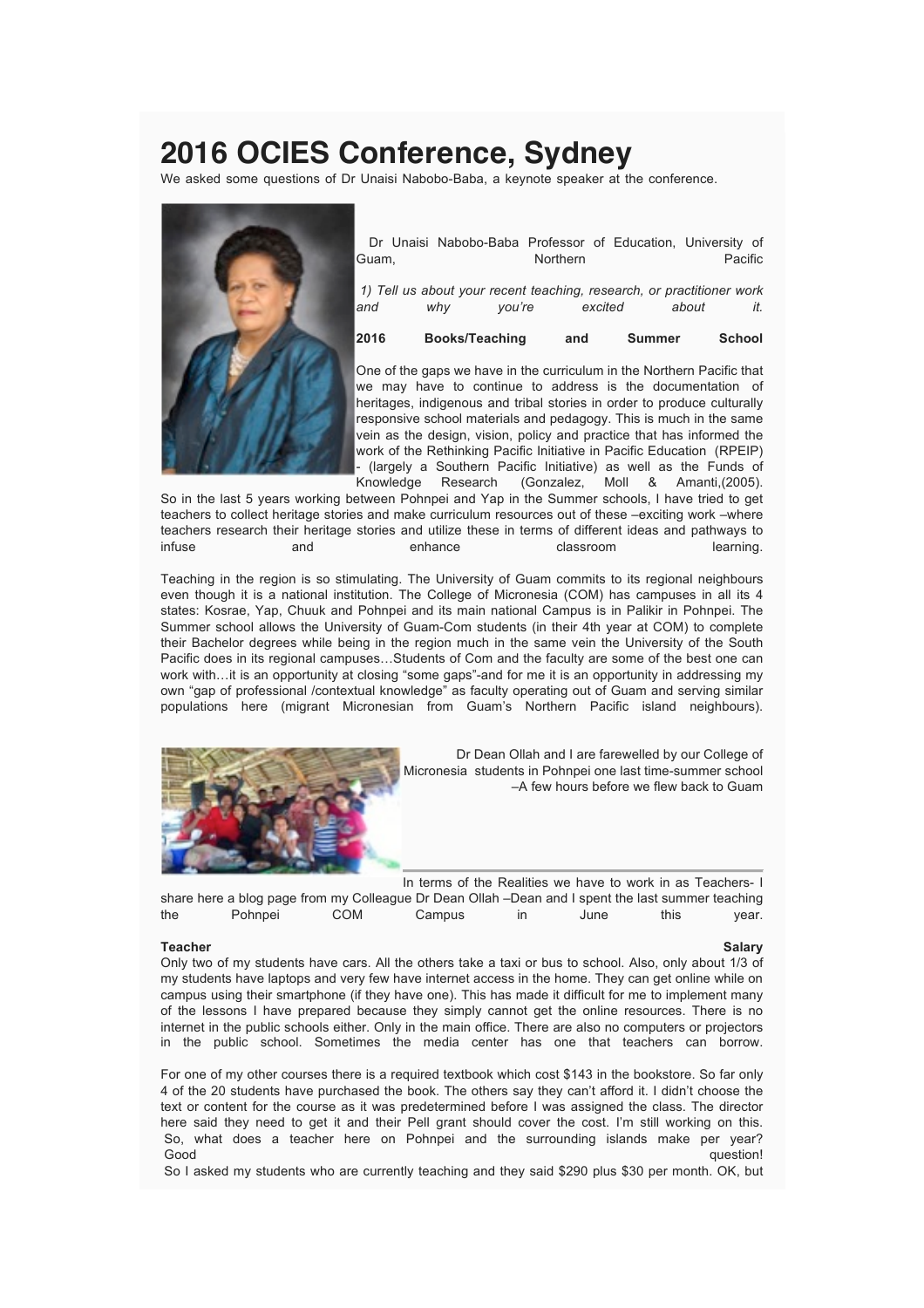\$290 what? Per week I asked. No, \$290 every two weeks, and once we complete our BA degree we'll make \$441 every two weeks

(by Dr Dean Ollah, Una's Colleague for Summer school)

*2) What books/ news are you currently reading (or what podcasts are you listening to)?*

I am following closely the debate between Hillary Clinton and Donald Trump as well as the local election speeches in Guam. This is getting exciting in the sense of the different platforms that particularly promise to address equity gaps in society. As I write this, my close colleague is being prepared by us here at SOE as she is to leave to support her uncle-one of the presidential candidates in Palau. Yes interesting times for us in terms of how the local, regional and international current affairs, debates and platforms as promised will inevitably affect real lives of our people and equity gaps here in the American Northern Pacific. One of the latest theses I have just completed marking is a PhD on Appropriation, repatriation and ownership in Museums in terms of Fiji-interesting stuff in terms of the gaps we intentionally create in order to build empire and more so the efforts at redress that we collectively as indigenous/local owners of knowledge must now come to terms with or have to think through.

Just finished (yet again) reading Steven Covey's "The 7 habits of Highly Effective People"-this book reminds me to take small steps and to review my own pace of life and work consistently…it is a challenge for me and I like the book (page 37: talks about the "POWER OF PARADIGM SHIFT"…)

*3) What advice would you offer early career researchers and students in our field?*

Be open to different knowledge systems and frameworks, perspectives and philosophies…This comes from reading widely and travelling places. There is a "balance" in life that is part of how the world is…as scholars we have to admit that we can ONLY really learn up and change our frames to see better and clearer –one day at a time - and to try achieving some sort of balance, Be alive! stay excited with your work and infuse, INSPIRE others if and when You can!

*4) Can you tell us one fun fact about yourself?*

I like to garden and do interior design…I also like a glass of red wine preferably daily…someone told me that I still laugh like a "farmer's daughter???"…wait till the conference to get this defined! Just realized that I like to be with quieter company ... surprising?-Yes I am surprised myself...

| 5) | What | most | excites | vou | about | the | 2016 | <b>OCIES</b> | Conference? |
|----|------|------|---------|-----|-------|-----|------|--------------|-------------|
|    |      |      |         |     |       |     |      |              |             |

Meeting like-minded scholars, policy makers, practitioners. It will be jolly and awesome! I so look forward to sharing my story in the hope that the layers within it will address some of the society's focus this year! I always look forward to other interesting developments in our work that I can learn about to inform my own work too…I will come to LISTEN!

And "Addressing, Framing …of Equity Gaps"- It is the ONE thing we all have to deal with in life and education-what an opportunity to be with all of you while we explore this together in the hope that the "Oceanian child and her people and lands", gets more out of life – Qualitatively and quantitatively!!! In my own work, my people refer to that desired life as "Na Bula Sautu" (Nabobo-Baba, 2005, 2006)

Vinaka vakalevu!

Thanks for the Opportunity to speak with you and to be one of your Keynote Speakers for this year!

## **Scholarships winners**

Congratulations to the winners of scholarships to support attendance at the 2016 conference. They are listed below with the title of their paper.

| Grants |                | for               | emerging   |    | researchers |
|--------|----------------|-------------------|------------|----|-------------|
| Dr.    | <b>Mousumi</b> | <b>Mukherjee.</b> | University | 0t | Melbourne:  |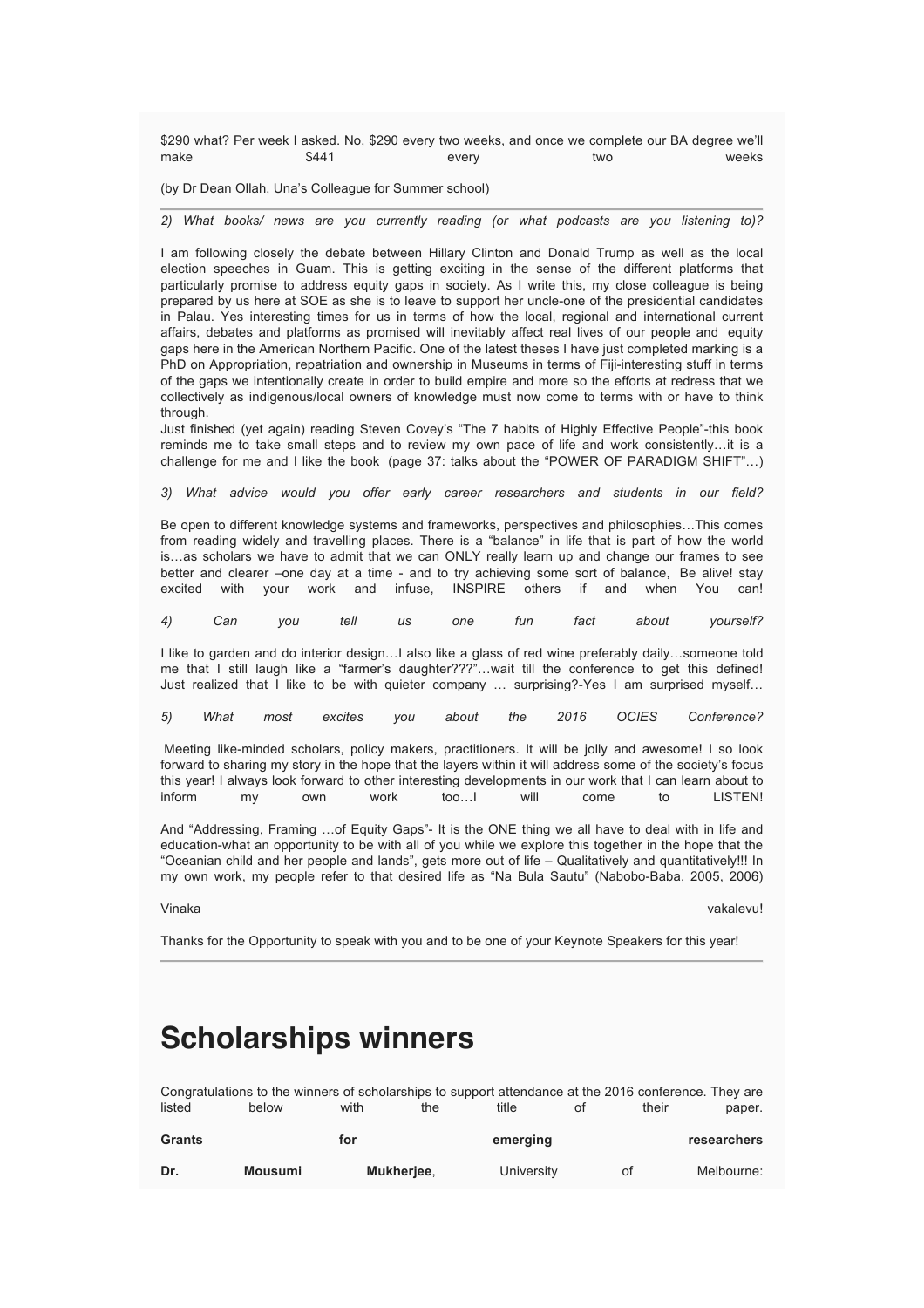"Inclusive Education for Inclusive Society: Tagorean Analysis of a Case Study"

**Janet Akeripa, Auckland University of Technology:** "O a' u o le Tama Toa: Investigating influential factors for Samoan men entering university and the impact of Fa' a Samoa and Masculinity"

**Donella Cobb**, University of Waikato / University of Auckland: "Examining equity gaps in 'digital aid': The case of open education and the recontextualisation of pedagogy"

**Daniel Couch, Couch, Daniel Couch, Daniel Couch, Daniel Auckland:** "Framing the Gender Gap? Women and Afghanistan' s Higher Education Strategic Planning"

**Chris Chris Henderson, Christian University Christian Christian Christian Christian Muslim Christian Christian C** "On unstable ground? Teachers' work in a context of policy reform and disaster vulnerability in Yogyakarta, **Indonesia**"

**Hannah Clarke**, Flinders Christian Community College: "Localized or globalized curriculum? What is needed for students in emerging and developing economies to best prepare for the challenges of the twenty first century?"

**Grants for Established Oceania Researchers**

**Peter Barcinas, Community Community Community Community Community Community Community Community Community Community** "Youth learning begins with supportive strategies that address preparatory best practices: A case for a regional youth monograph".

**Suzanne Bells McManus, Republic of Palau:** "A comparison of policy and practice of special education delivery in the American Northern Pacific with a focus on Freely Associated States of Palau and Guam".

# **Fellowships and networking grants**

The OCIES has long promoted important exchanges of ideas and work between educators, researchers and education policy actors. It has served to bring together our contributions and develop our roles within the wider field of comparative and international education, and in doing so to link these with the World Council of Comparative Education Societies (WCCES).

The purpose of the OCIES Fellowships and Networks grants is to support this role by providing the institutional and financial support to OCIES members to extend and increase the frequency of these endeavors. The grants will enable individual researchers and/or groups of researchers to undertake collaborations or networking initiatives between institutions and OCIES members, thereby deepening these exchanges and relationships. Funding for the Grants are sourced from OCIES conference and membership fee surplus.

The next funding round for the Grants closes 10 December 2016 and another round will be held in the second quarter of 2017.

Grants of up to AUD \$5000 are available and must be used within a year of receiving the grant. Applicants must be current members of OCIES. Application criteria, process and examples of eligible activities are provided below.

Application Criteria

Applications will be assessed against the following criteria:

- The proposed activities directly contribute to strengthening relationships, awareness or understanding between CIE researchers/practitioners/students within Oceania.
- Activities are achievable within the proposed timeframe, are relevant to the proposed aims and expected outcomes, and have clear outputs specified.
- Benefit to OCIES as a society is demonstrated
- Budget is reasonable and represents value for money
- If research is involved, the application explains how ethics approval will be sought and/or provides evidence of ethics approval.

### Application Process

A written proposal of no more than two pages that includes: